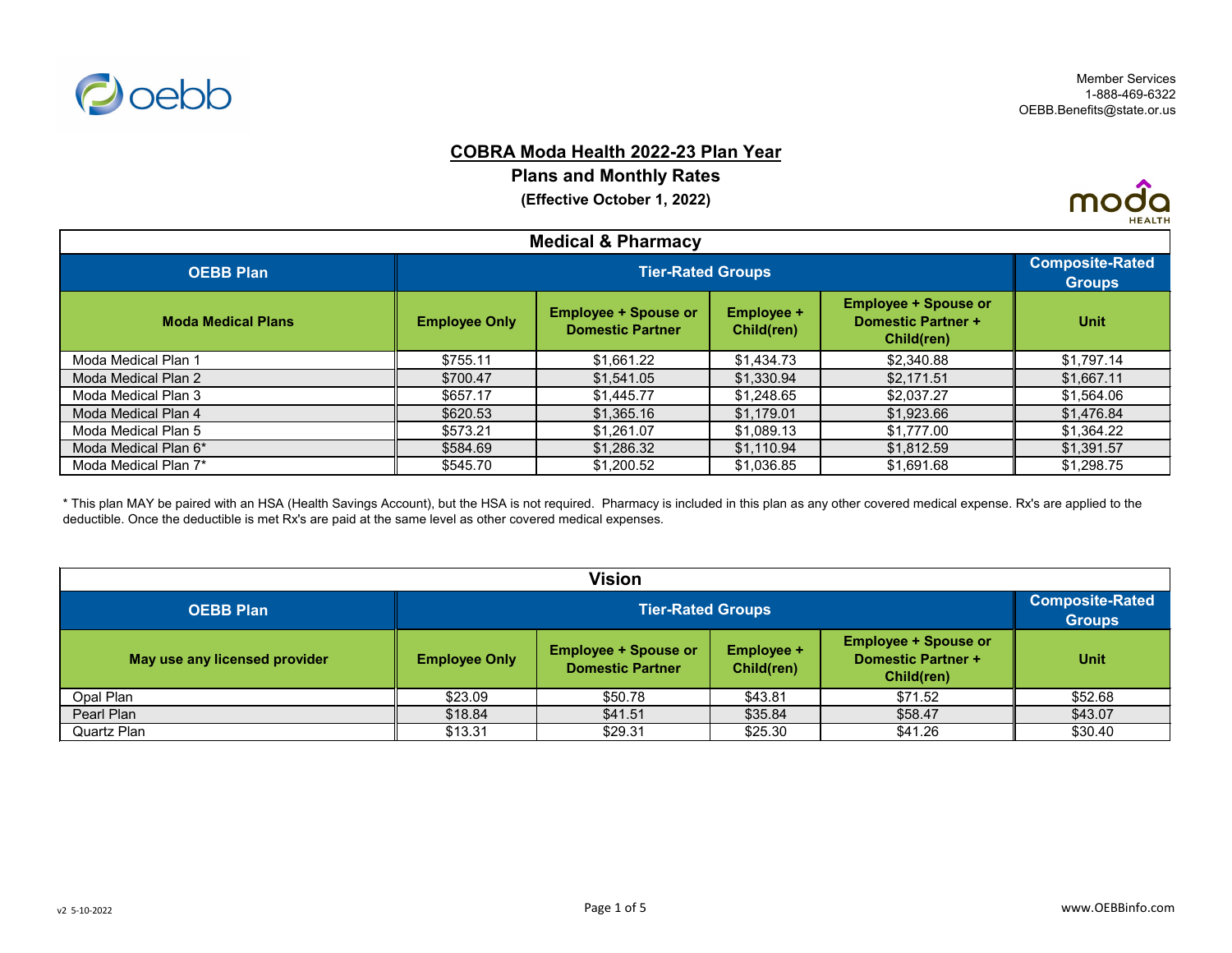

### **COBRA Moda Health/Delta Dental 2022-23 Plan Year**

**Plans and Monthly Rates**

**(Effective October 1, 2022)**

Δ DELTA DENTAL'

| <b>Dental and Orthodontia</b>                                       |                      |                                                        |                                 |                                                                        |             |  |
|---------------------------------------------------------------------|----------------------|--------------------------------------------------------|---------------------------------|------------------------------------------------------------------------|-------------|--|
| <b>OEBB Plan</b>                                                    |                      | <b>Tier-Rated Groups</b>                               |                                 |                                                                        |             |  |
| Provider network noted in plan name below                           | <b>Employee Only</b> | <b>Employee + Spouse or</b><br><b>Domestic Partner</b> | <b>Employee +</b><br>Child(ren) | <b>Employee + Spouse or</b><br><b>Domestic Partner +</b><br>Child(ren) | <b>Unit</b> |  |
| Premier Plan 1 - Delta Dental Premier Network                       | \$66.09              | \$130.94                                               | \$145.59                        | \$215.62                                                               | \$160.74    |  |
| Premier Plan 5 - Delta Dental Premier Network                       | \$58.37              | \$115.64                                               | \$128.60                        | \$190.44                                                               | \$141.98    |  |
| Premier Plan 6* - Delta Dental Premier Network                      | \$44.57              | \$88.23                                                | \$89.57                         | \$136.82                                                               | \$102.47    |  |
| Exclusive PPO Incentive Plan** - Delta Dental PPO<br><b>Network</b> | \$57.29              | \$113.51                                               | \$126.21                        | \$186.90                                                               | \$139.34    |  |
| Exclusive PPO Plan** - Delta Dental PPO Network                     | \$38.62              | \$76.48                                                | \$85.05                         | \$125.96                                                               | \$93.90     |  |

\* This plan has no orthodontia coverage

\*\* This plan has no out-of-network benefit. Services performed by providers outside the Delta Dental PPO network are not covered unless for a dental emergency. Covered emergencies consist of problem focused exam, palliative treatment and x-rays. All other services are considered non-covered.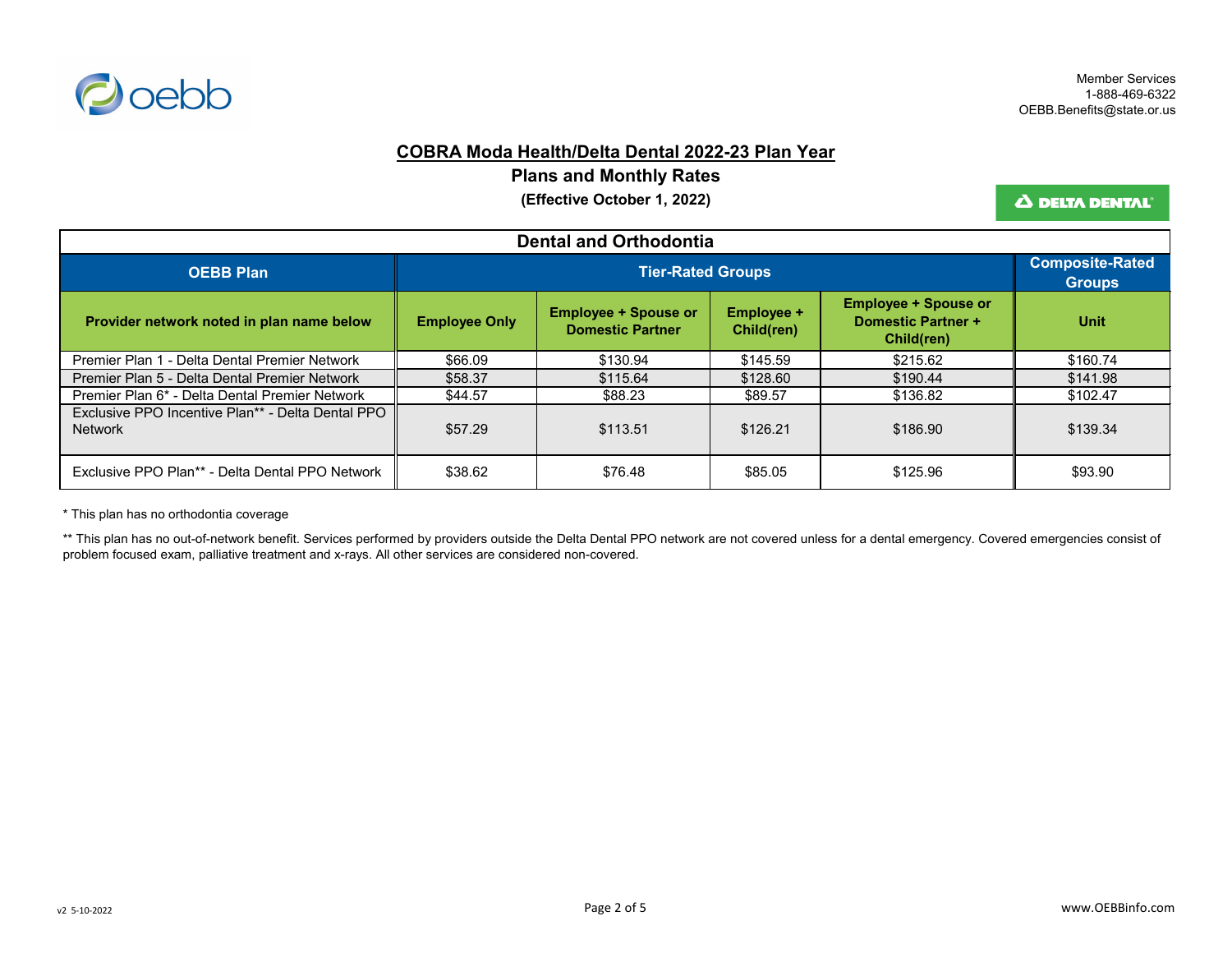

### **COBRA Kaiser Permanente 2022-23 Plan Year**

**Plans and Monthly Rates**

**(Effective October 1, 2022)**



| <b>Medical and Pharmacy</b>                                                           |                      |                          |            |            |            |  |
|---------------------------------------------------------------------------------------|----------------------|--------------------------|------------|------------|------------|--|
| <b>OEBB Plan</b>                                                                      |                      | <b>Tier-Rated Groups</b> |            |            |            |  |
| Must use Kaiser Permanente facilities and<br>providers for all non-emergency services | <b>Employee Only</b> | <b>Unit</b>              |            |            |            |  |
| Kaiser Medical Plan 1                                                                 | \$676.52             | \$1,488.35               | \$1,285.38 | \$2,097.22 | \$1,609.16 |  |
| Kaiser Medical Plan 2A                                                                | \$560.25             | \$1,233.33               | \$1,064.41 | \$1,737.60 | \$1,335.49 |  |
| Kaiser Medical Plan 2B                                                                | \$542.80             | \$1,194.92               | \$1,031.26 | \$1,683.49 | \$1,293.29 |  |
| Kaiser Medical Plan 3*                                                                | \$412.59             | \$908.24                 | \$783.59   | \$1,279.28 | \$981.73   |  |

\* This plan MAY be paired with an HSA (Health Savings Account), but the HSA is not required. Pharmacy is included in this plan as any other covered medical expense. Rx's are applied to the deductible. Once the deductible is met Rx's are paid at the same level as other covered medical expenses.

| <b>Dental and Orthodontia</b>                                                         |                          |                                                                                                                                                              |          |          |                                         |  |
|---------------------------------------------------------------------------------------|--------------------------|--------------------------------------------------------------------------------------------------------------------------------------------------------------|----------|----------|-----------------------------------------|--|
| <b>OEBB Plan</b>                                                                      | <b>Tier-Rated Groups</b> |                                                                                                                                                              |          |          | <b>Composite-Rated</b><br><b>Groups</b> |  |
| Must use Kaiser Permanente facilities and<br>providers for all non-emergency services | <b>Employee Only</b>     | <b>Employee + Spouse or</b><br><b>Employee + Spouse or</b><br><b>Employee +</b><br>Domestic Partner +<br><b>Domestic Partner</b><br>Child(ren)<br>Child(ren) |          |          |                                         |  |
| Kaiser Dental Plan                                                                    | \$74.53                  | \$163.99                                                                                                                                                     | \$141.62 | \$231.06 | \$177.51                                |  |

| <b>Vision</b>                                                                         |                      |                                                                                                                                                              |         |         |         |  |
|---------------------------------------------------------------------------------------|----------------------|--------------------------------------------------------------------------------------------------------------------------------------------------------------|---------|---------|---------|--|
| <b>OEBB Plan</b>                                                                      |                      | <b>Tier-Rated Groups</b>                                                                                                                                     |         |         |         |  |
| Must use Kaiser Permanente facilities and<br>providers for all non-emergency services | <b>Employee Only</b> | <b>Employee + Spouse or</b><br><b>Employee + Spouse or</b><br><b>Employee +</b><br>Domestic Partner +<br><b>Domestic Partner</b><br>Child(ren)<br>Child(ren) |         |         |         |  |
| Kaiser Vision Plan                                                                    | \$8.45               | \$18.56                                                                                                                                                      | \$16.03 | \$26.17 | \$20.09 |  |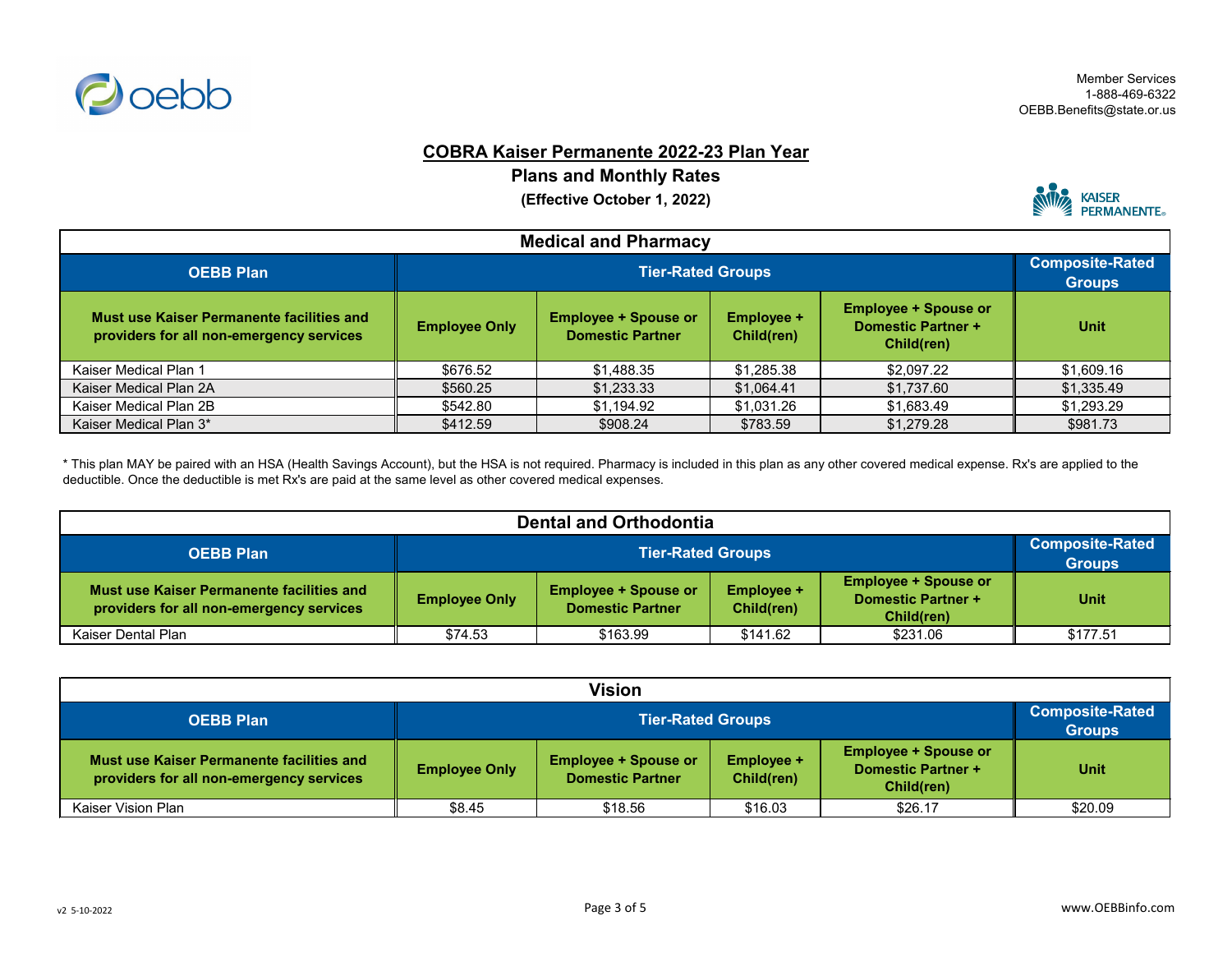

## **COBRA Willamette Dental Group 2022-23 Plan Year**

**Plans and Monthly Rates**

**(Effective October 1, 2022)**



| <b>Dental and Orthodontia</b>                                                               |                          |                                                                                                                                                                     |          |          |                                         |  |
|---------------------------------------------------------------------------------------------|--------------------------|---------------------------------------------------------------------------------------------------------------------------------------------------------------------|----------|----------|-----------------------------------------|--|
| <b>OEBB Plan</b>                                                                            | <b>Tier-Rated Groups</b> |                                                                                                                                                                     |          |          | <b>Composite-Rated</b><br><b>Groups</b> |  |
| Must use Willamette Dental Group facilities and<br>providers for all non-emergency services | <b>Employee Only</b>     | <b>Employee + Spouse or</b><br><b>Employee + Spouse or</b><br><b>Employee +</b><br><b>Domestic Partner +</b><br><b>Domestic Partner</b><br>Child(ren)<br>Child(ren) |          |          |                                         |  |
| <b>Willamette Dental Plan</b>                                                               | \$47.53                  | \$95.06                                                                                                                                                             | \$101.26 | \$151.89 | \$121.92                                |  |